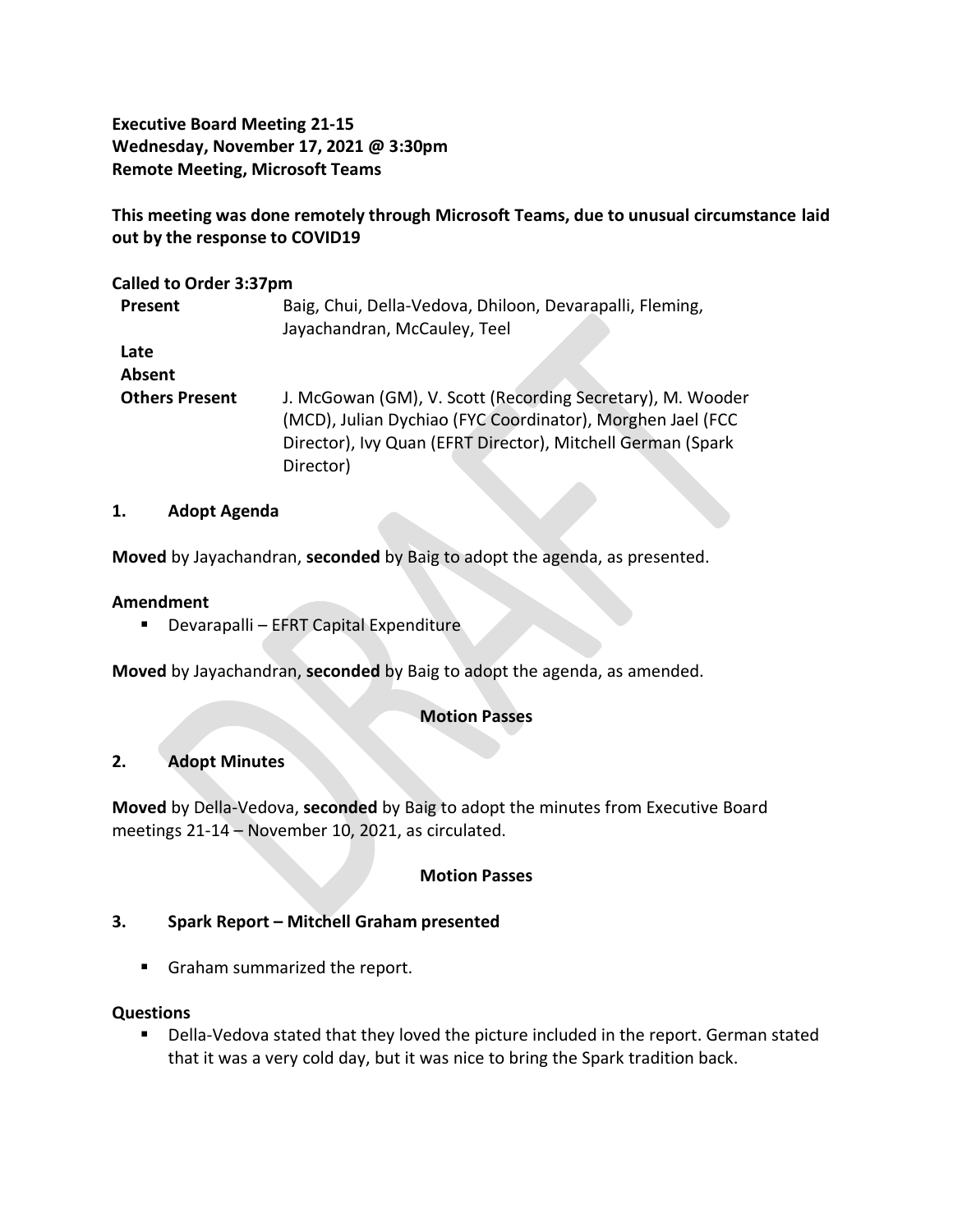## **4. Diversity Services Report – report circulated**

■ Devarapalli presented the report.

# **5. EFRT Report – Ivy Quan presented**

■ Quan summarized the report.

#### **Questions**

■ Della-Vedova stated that they liked how everything was outlined in the Challenges section and how cognizant Quan was with team dynamics. Quan responded that burnout is always at the top of their mind.

## **6. FCC Report – Morghen Jael presented**

■ Jael summarized the report.

### **Questions**

- Wooder thanked Jael for the report. He stated that it was exciting to hear about the success the service has been having and that it was direct correlation with the team's efforts in raising the profile to be on the top of everyone's mind. Wooder suggested reaching out to him about helping with the phrasing for the rave cards. Jael stated that this was great timing as they were going to draft it tomorrow.
- **EXECT** Fleming stated that they knew of some students who were interested in volunteering. They asked if there would be any more volunteer hiring. Jael stated that they could only accept half of the applications back in September but they are thinking of hiring an additional ten or so volunteers for January. They added that the Community Fridge will also be looking for volunteers as well, but they won't be explicitly FCC or MSU volunteers.

### **7. FYC Coordinator Report – Julian Dychiao presented**

■ Dychiao summarized the report.

### **Questions**

■ Wooder thanks Dychiao for the report. He stated that FYC did a great job on the takeovers and being active on social media helps the numbers increase.

# **8. EFRT Capital Expenditure**

**Moved** by Devarapalli, **seconded** by Baig that Executive Board expend up to \$2400 from the Capital Growth Fund in order to purchase 2 new EFRT bikes and assets, as circulated.